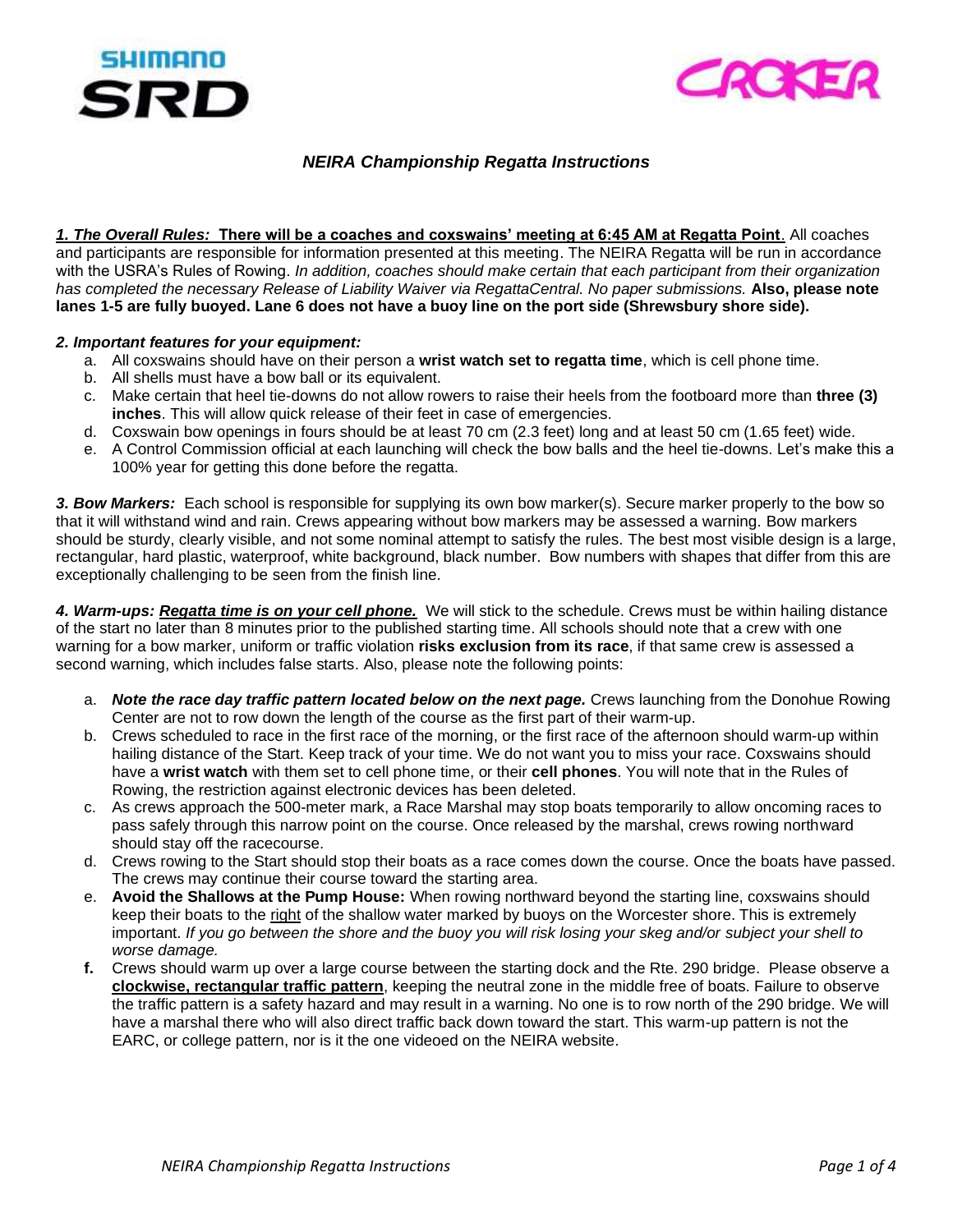



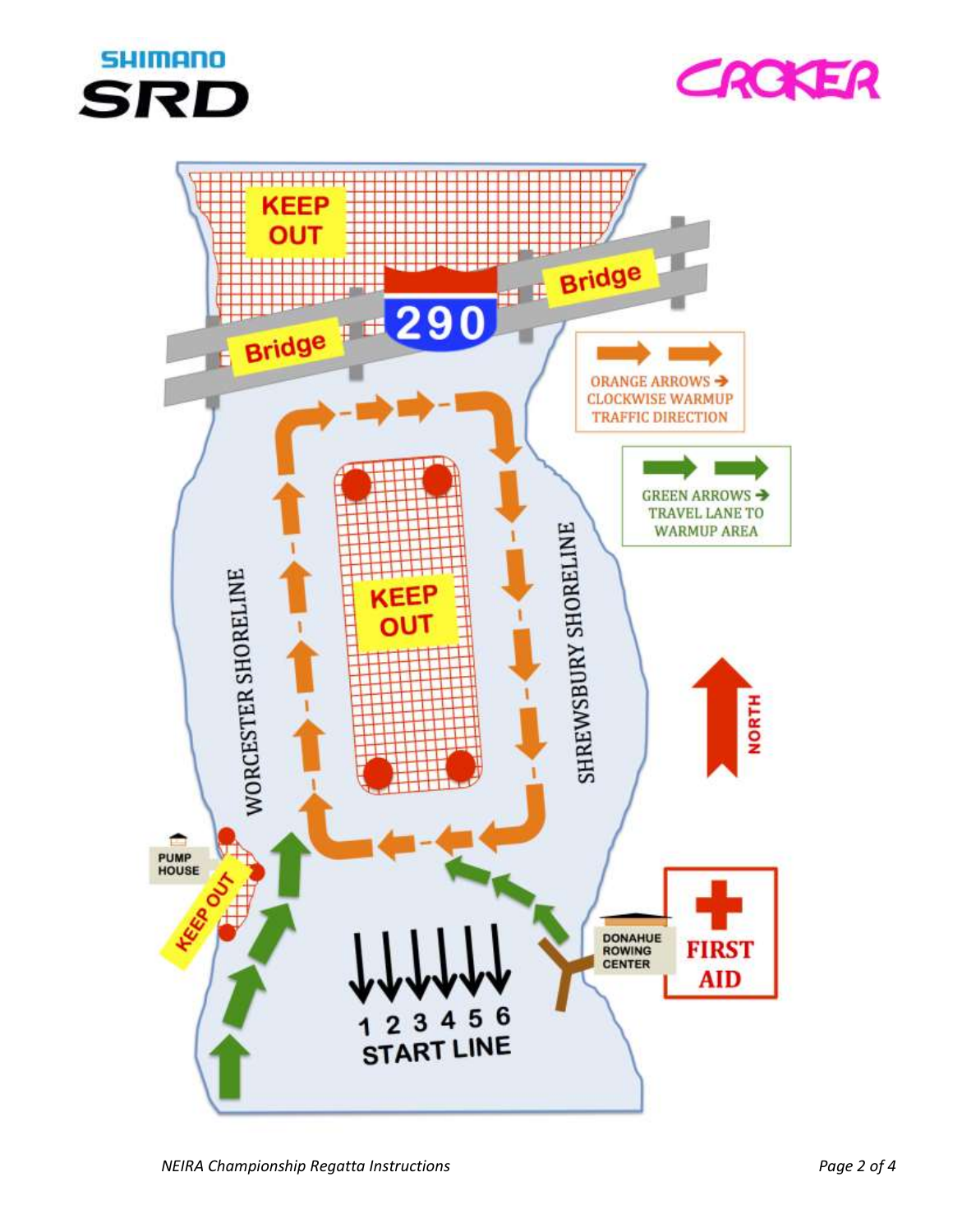



*5. Voiding:* There shall be **NO** urinating into the lake. This is strictly forbidden and will result in disqualification from the regatta. This may also mean that you and/or your crew will be arrested.

*6. Approaching the Start Assembly Area:* There will be an Assembly Marshal stationed on the dock at the Donohue Rowing Center (DRC). Approximately 8 minutes before each race, the marshal will direct the crews to line up in numerical order (1-6) on the Shrewsbury/DRC side of the lake. The crews on the Shrewsbury (EAST) side of the Lane 6 dock and then turn to starboard so that they will cross the course to enter Lanes 1-5. They will turn their shells and back into their starting platforms. Lane 6 has it easy: All they need to do is row parallel their starting dock and back into position without turning. **CREWS SHOULD BE WELL TRAINED IN THE FOLLOWING**:

- a. *Approach to Start Platform:* Coxswains should row across the course, close to the starting platforms and, when they are in their lane, turn the boat so the stern is pointing toward the starting platform. Then back into the waiting hands of the stake boat person.
- b. *Backing:* If the coxswains practice the approach described above, there should be a minimum of backing*. However, crews will still need to practice backing.* Crews should back keeping the boat level, without catching crabs. Coxswains and crews should be ready to hold water so as not to back into the starting dock. This is most effectively done if the entire crew is told to square up their blades when they need to stop the boat. This is especially important if there is a strong south wind. In this case, crews should be ready to hold water by actually taking a half-stroke. Coxswains should keep their rudders straight while backing. In bow-loaded coxed fours, the coxswains cannot see the stern, therefore **the stern pair** should work together to back the shell into place. Stroke or three can make the commands.
- c. *Pointing the Boat:* Coxswains may need to point their boats to the right or to the left of the targets on the bridge, depending upon the wind direction and its force. If the wind is strong from either side, it may mean pointing the boat 10-15 degrees away from the target so the bow presses against the wind.
- d. *Pinching the Boat:* If the wind is blowing lightly, this usually means that bow or two will take short strokes (**arms only** and at full slide, full body angle, and full reach) to keep the boat angled properly. When "pinching," keep the blades square. If the wind is blowing hard, then two may need to take bow's oar, or three will take two's oar. If the wind is blowing very hard, coxswains of eight-oared shells may direct four to take three's oar or five will take four's, in addition to the other person who is already pinching the boat. The rest of the crew should keep the boat set up. Coaches should have trained their crews in the proper techniques. **Crews should NOT use their legs, or slides, to pinch the boat.** If all crews cooperate, then no boat will pull off the dock prematurely. Coxswains should remember that their "point" might be to the right or to the left of the target, depending upon the direction of the wind. Coaches should teach their crews these techniques far in advance of the regatta. It is not the officials' duty to teach them how to do these things. It helps ease your crew's anxiety at the start if they have practiced it **many times** before coming to the regatta.

*7. The Starting Commands will be per USRowing rules of rowing for all races:* alignment will begin once two or more crews have walked onto the starting platforms. Crews should be actively working to maintain their points during this process. If a crew feels that it does not have satisfactory point down the course or is not ready for any other reason, the coxswain's arm should be raised as high as possible --FULLY EXTENDED--and the crew should be taking corrective action. **In bow-coxed boats, bow should raise his/her hand, not the coxswain.**

Once all hands are down, the Starter will announce the names of each of the crews**.** Once this process begins, the starter shall not recognize hands however adjustments may continue to be made until announcing is complete. After all crews have been announced, the starter shall call out **Attention!**, raise the starters flag overhead, and then call out **Go!**" There will be a distinct pause between "Attention!" and "Go!" There should be NO MOVEMENT in the boat until the Starter says, "Go!"

Coxswains are expected to manage their boats so that as the final starting command is given, all shells will be in the proper position. During the countdown and before "Attention!" one or two of the rowers may continue to pinch the boat to keep it in position.

**8. Once the announcing has begun, the Starter will NOT recognize coxswains' hands.** Thus, coxswains and crews must do all that is necessary to keep the boat aligned. Once again, DO NOT to use the legs, or the slide, in pinching the boat.